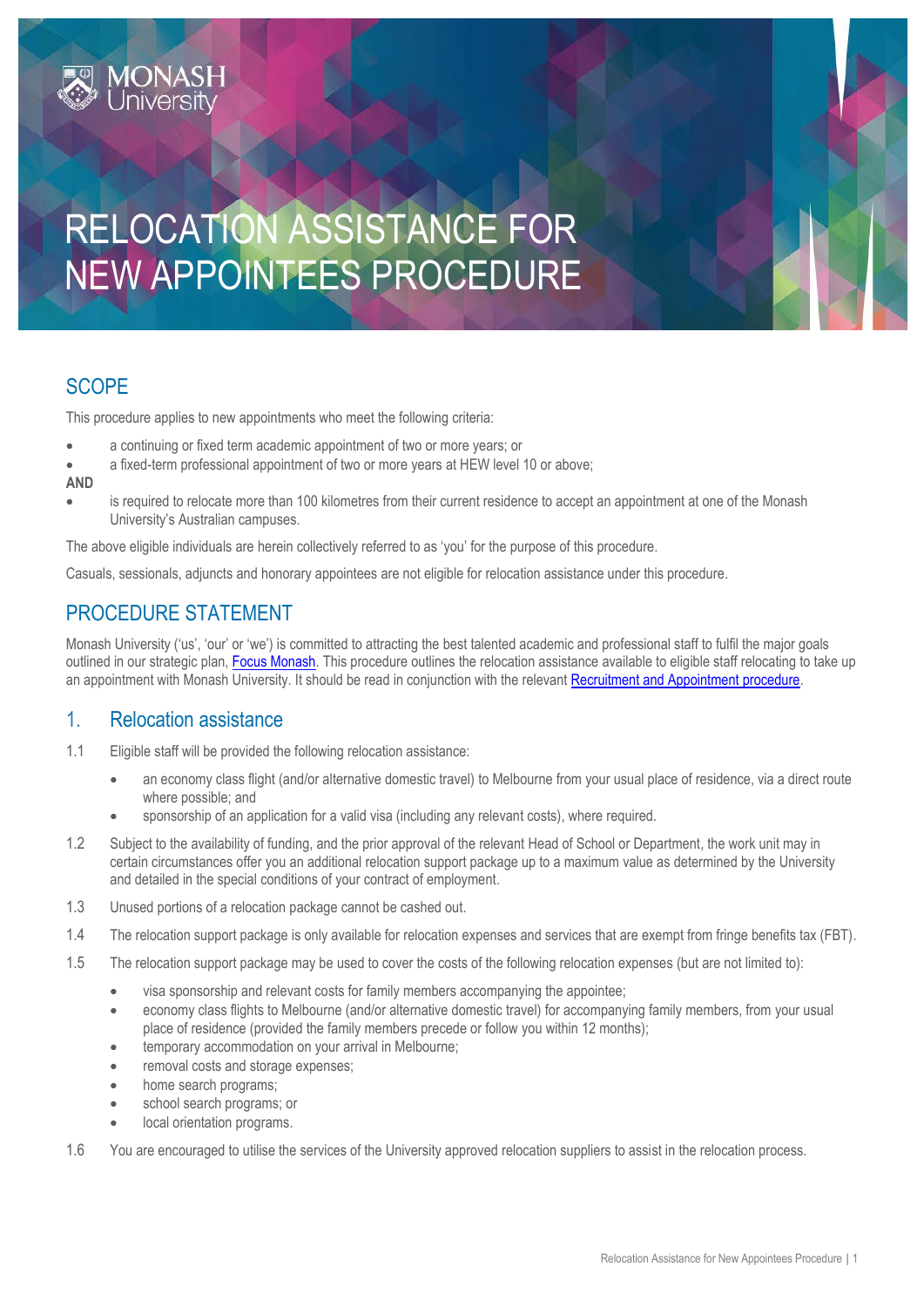- 1.7 We will not directly pay for, or reimburse, any relocation expenses that attract FBT. Examples of expenses that attract FBT include (but are not limited to):
	- car hire or lease costs;
	- long term or permanent accommodation; and
	- the purchase of furniture or homewares.
- 1.8 The Monash HR, Global Mobility Team is responsible for managing all approved relocation assistance, in consultation with you.

#### 2. Process for relocation assistance

- 2.1 Monash HR, Recruitment forwards the Global Mobility Initiation form to the Head of the School or Department for completion.
- 2.2 The Head of the School or Department approves the relocation assistance and returns the form to Monash HR, Recruitment via [hr-recsupport@monash.edu](mailto:hr-recsupport@monash.edu)
- 2.3 Monash HR, Recruitment prepares and issues the employment contract detailing the agreed relocation assistance (including the value of any additional relocation support package).
- 2.4 Upon receipt of your accepted contract, Monash HR, Global Mobility will initiate the relocation assistance activities by engaging with preferred relocation suppliers to arrange relocation quotes and approvals in line with the relocation support set out in your employment contract.

### 3. General relocation information

- 3.1 In the event that the quoted relocation costs exceed the agreed relocation assistance, Monash HR, Global Mobility will consult you about any potential expenses that you may be personally liable for.
- 3.2 The approved supplier will coordinate the provision of all relocation benefits, in consultation with you.
- 3.3 The approved supplier will provide copies of invoices to you (where applicable) and to Monash HR, Global Mobility for payment.
- 3.4 If you specifically request a relocation provider that is not one of our approved suppliers, the request should be referred to Monash HR, Global Mobility for advice.

#### 4. Leaving the University and reimbursement of relocation costs

4.1 If you resign or otherwise cease employment with us within two years of commencement, you will be required to repay a proportion of the relocation expenses incurred by us as detailed in your employment contract.

#### 5. Breach of procedure

5.1 We treat any breach of our policies or procedures seriously. We encourage reporting of concerns about non-compliance and manage compliance in accordance with the applicable Enterprise Agreement or contract terms.

# **DEFINITIONS**

| Academic staff                                        | Individuals who are employed by the University in academic roles that are academic levels A to<br>E, research-only staff and senior academic staff employed at the level of Dean or above.                                                                                                                                                                                                                                                                                                                                                                                                                                               |
|-------------------------------------------------------|------------------------------------------------------------------------------------------------------------------------------------------------------------------------------------------------------------------------------------------------------------------------------------------------------------------------------------------------------------------------------------------------------------------------------------------------------------------------------------------------------------------------------------------------------------------------------------------------------------------------------------------|
| Approved relocation suppliers<br>(approved suppliers) | The University's approved suppliers for the provision of travel, removal and other relocation services.                                                                                                                                                                                                                                                                                                                                                                                                                                                                                                                                  |
| Complying tax receipt                                 | A valid tax invoice or recipient created tax invoice that contains:<br>the ABN of the supplier;<br>$\bullet$<br>the GST-inclusive price of the taxable supply;<br>the words "tax invoice" stated prominently and the the date of issue of the tax invoice;<br>the name of the supplier and the recipient;<br>the address or the ABN of the recipient;<br>a brief description of each thing supplied;<br>the quantity of the goods or the extent of the services supplied; and<br>when GST payable is exactly 1/11 <sup>th</sup> of the total price;<br>a statement along the lines of "the total price includes GST"; or the GST amount. |
|                                                       | For suppliers less than \$1000, the following items will not be required: and<br>the quantity of the goods to the extent of services supplied.                                                                                                                                                                                                                                                                                                                                                                                                                                                                                           |